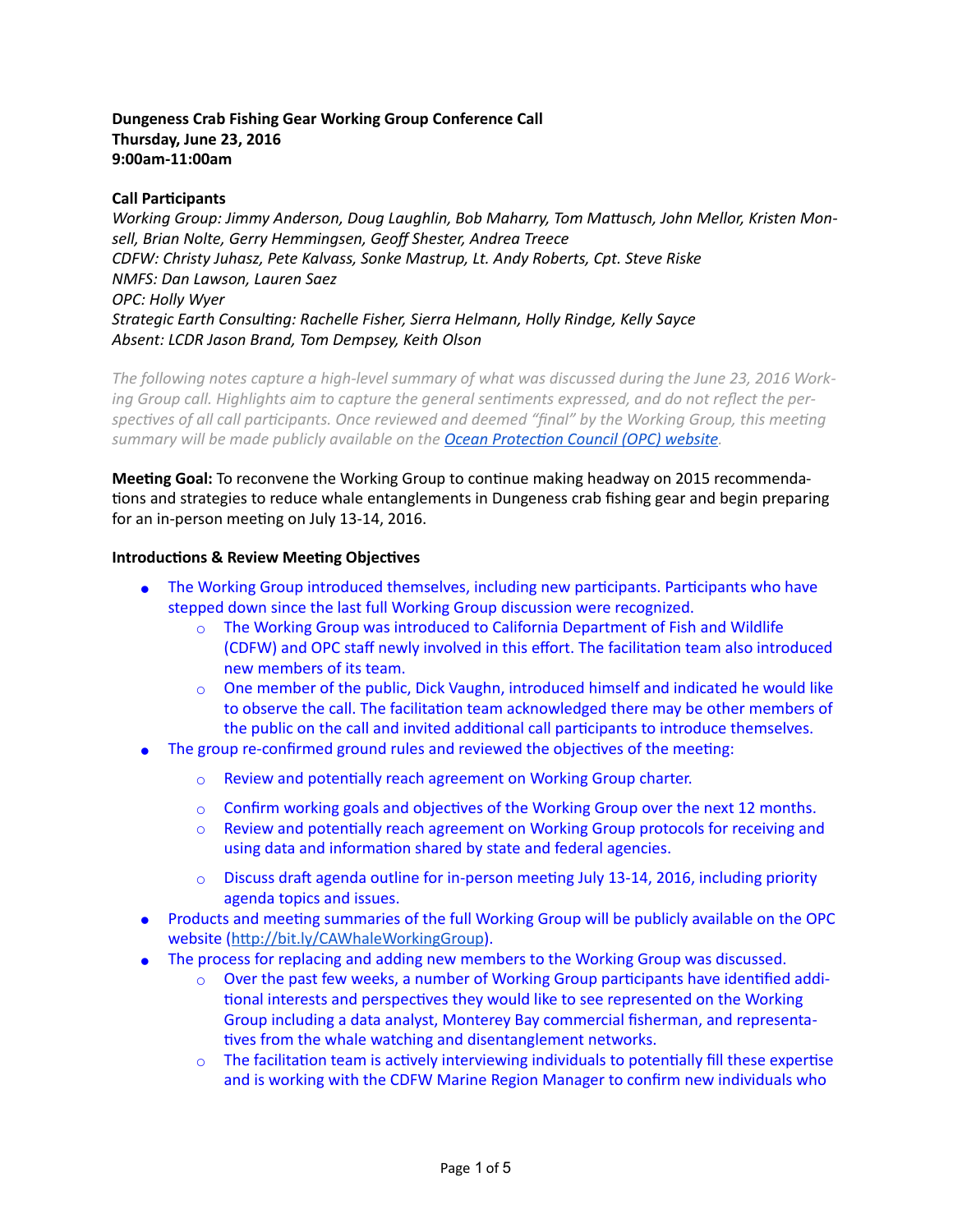will support the Working Group's efforts either as participants or advisors [INSERT LINK TO SOLICITATION DOC WHEN AVAILABLE].

 $\circ$  New participants/advisors will be invited to the July 13-14 in-person meeting.

## **Working Group Charter Review**

- The Working Group Charter will serve as the basis for how the Working Group will operate including clearly identifying goals and objectives for Working Group efforts, communication and recommendation-making procedures, the roles of participants and advisors, etc. The charter has been developed to focus on the Working Group's work through July 2017.
	- $\circ$  The facilitation team requested feedback on general concepts and themes, including insights, questions, comments, etc. Additional input, including wordsmithing, is requested from the Working Group by July 1, 2016.
	- $\circ$  The facilitation team will integrate what is discussed during today's call, and any additional feedback received by the July 1 deadline, into an updated version for final consideration and adoption by the Working Group during the July in-person meeting. Once confirmed, the final charter will be posted on the [OPC website.](http://bit.ly/CAWhaleWorkingGroup)

# **Working Group Charge, Objectives, and Agency Priorities**

- The Working Group charge was discussed and confirmed by call participants.
- Working Group participants discussed the draft objectives and suggested a number of edits:
	- $\circ$  Highlight the importance of considering objectives individually and collectively, and specifically the benefits of communicating and coordinating across/between objectives.
	- $\circ$  Clearly identify the need to form active partnerships between the Working Group, the fishing community, and the whale disentanglement network.
- CDFW and National Marine Fisheries Service (NMFS) priorities were discussed. While the Working Group was not asked to edit these priorities, this information is intended to help guide and inform Working Group efforts moving forward.
	- $\circ$  CDFW and NMFS expressed an interest in the Working Group considering how to reaching out and potentially include other fisheries in Working Group discussions and efforts.
	- $\circ$  The facilitation team will continue working with CDFW, NMFS, Working Group participants, and other fisheries to further investigate and identify a process for including other fisheries in fishing gear/whale interaction discussions. This topic may be included in the July 13-14 Working Group meeting agenda.

#### **Working Group Composition**

- The Working Group discussed its composition, including the need for additional expertise as participants or advisors. A number of suggestions were raised, including:
	- $\circ$  Adding a Monterey Bay area fishing representative and/or member of the whale disentanglement network could, among other things, help inform a process for the Working Group to be more responsive to in-season whale entanglements.
	- Add an advisor to support data analyses related to whale entanglements.
- The facilitation team confirmed they are working with CDFW to identify and potentially invite whale disentanglement network members, fishermen from the Monterey area, and a data analyst, among others, to participate in Working Group discussions.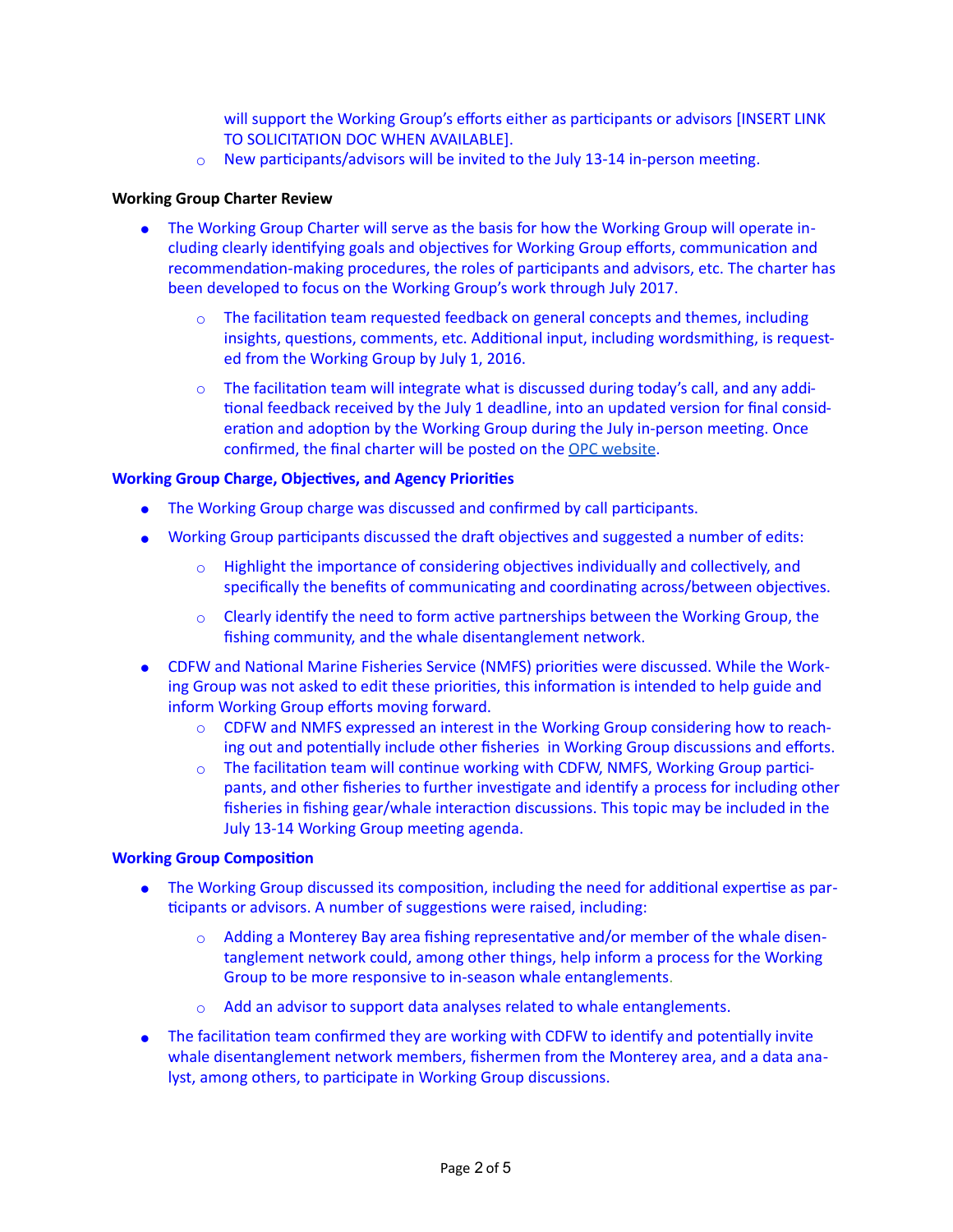# **Implementation Teams**

- The group discussed the value in streamlining the Implementation Teams to help focus Working Group efforts. This topic will be included in the agenda for the July 13-14 meeting for further discussion.
- Support for maintaining a high level of transparency with the activities taking place within each Implementation Team to maximize efficiency, as well as present opportunities for other Working Group participants to provide insights and feedback.
	- $\circ$  Summaries of all Implementation Team discussions and activities are shared with all Working Group participants.

#### **Recommendation-Making Procedures**

- The group discussed the process for developing and forwarding Working Group recommendations to state and federal agencies, the legislature, etc.
	- $\circ$  Concern was expressed in the case where full Working Group meetings or calls do not have full attendance, that consensus will be deemed *full consensus* of the Working Group and recommendations will move forward.
		- The charter will be updated to reflect that the facilitation team and Working Group participants will work together to make sure recommendations are arrived at as inclusively as possible.
	- $\circ$  Concern was expressed that Implementation Teams may move forward with a project without support or discussion by the full Working Group.
		- As noted earlier in the discussion, Implementation Team activities will be shared with all Working Group participants. There may be cases where Implementation Team projects will move forward without full Working Group participation.
	- $\circ$  It was confirmed that email will be the primary method for Working Group participants to stay informed, and to reach consensus between meetings.

#### **Attendance**

- The group discussed the benefits and drawbacks of allowing Working Group participants to have alternates.
	- $\circ$  Concerns were expressed about maintaining consistency in the conversations and perspectives across meetings.
	- $\circ$  The group confirmed in the event that a Working Group participant is unable to attend a meeting an alternate will not be permitted.
- The facilitation team will work to schedule meetings to maximize attendance and ensure representation is present across interests.
	- $\circ$  The facilitation team will add a language to the charter emphasizing that the facilitation team will work with participants to ensure they are informed of Working Group activities to ensure discussions and recommendations are inclusive.

## **Travel Reimbursements**

• Guidelines for travel reimbursement for Working Group meetings were briefly discussed. The facilitation team is developing a document outlining reimbursement guidelines, which will be circulated in advance of the July in-person meeting.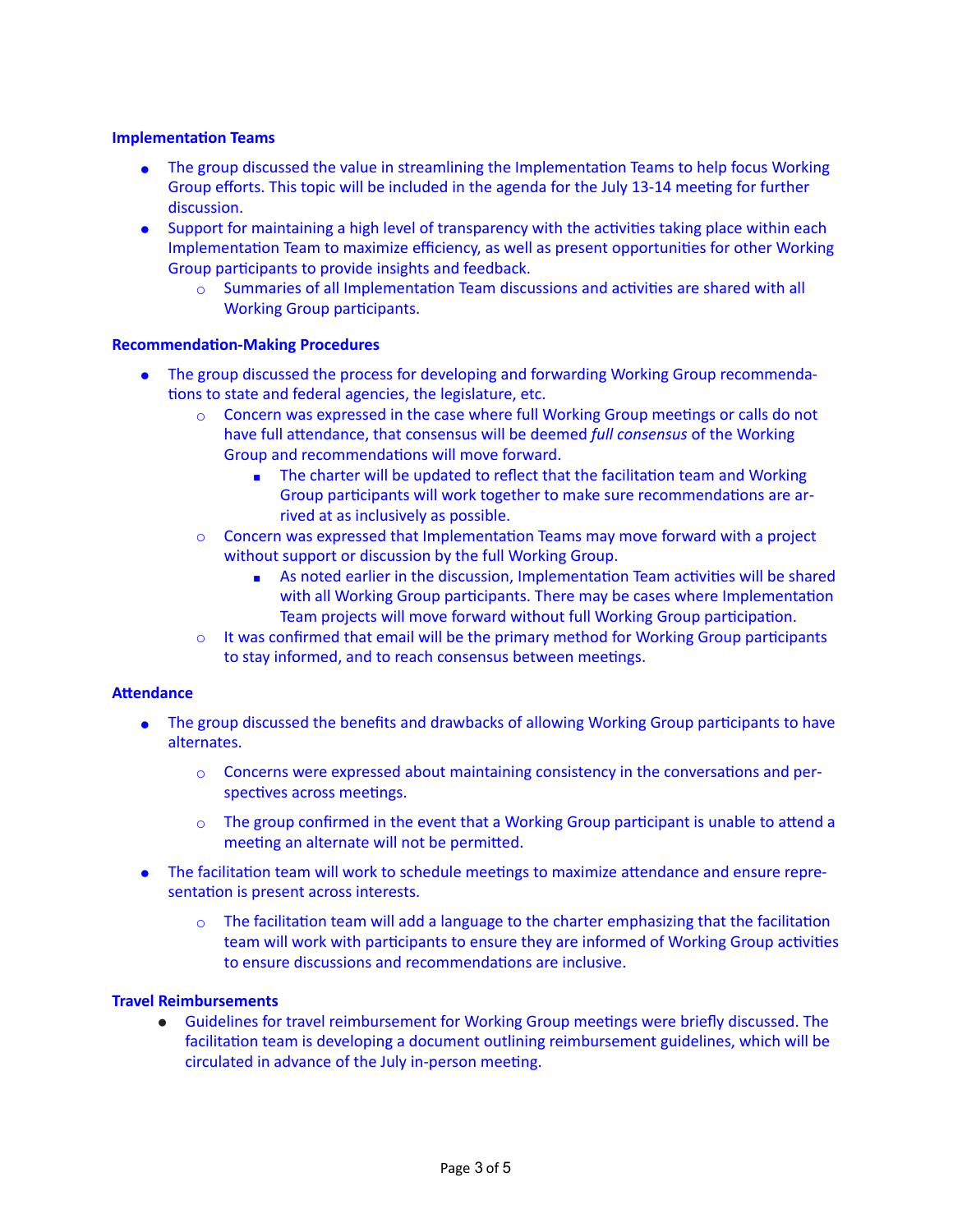# **Communication and Information Sharing**

- NMFS provided an update on the type and quality of data it is able to share with the Working Group. If the Working Group desires something more than what NMFS is proposing, it would be valuable to understand the purpose of that information and how it will be used.
	- $\circ$  The Working Group is interested in receiving information of entanglement events and responses more frequently.
		- The frequency for sharing data and the process for handling the data should be discussed at the July 13-14 meeting.
- The group briefly discussed data and information handling procedures.
	- $\circ$  Information shared with the Working Group is deemed public information by both NMFS and CDFW.
	- $\circ$  There was general support expressed for using data shared with the Working Group, as well as with target audiences, to raise awareness and spur discussion about what can/ should done to reduce the risk entanglements.
- There is a need for a more thorough discussion of how information will be shared beyond the Working Group, triggers for sharing broadly or offering more information, and a clearly defined process of how that information will be used.
	- $\circ$  The facilitation team will develop an outline for consideration explaining information and data shared with the Working Group should be used and communicated.

# **Questions for Consideration During July Meeting (and ongoing)**

- How to develop protocols for using information that is shared with/used by the Working Group with the public, media, and interested stakeholders?
- Will the Working Group be informed if data trends show an unusual or clear entanglement event or pattern?
	- How should the Working Group utilize or respond to this kind of data?
- How can external communications be used to reflect a unified or collective Working Group voice?
- How will the Working Group handle instances (in their external communications) when a consensus is not reached on a Working Group product or activity?

## **Planning for July 13-14, 2016 Meeting**

- The facilitation team is drafting an agenda for the July in-person meeting and wanted to ensure initial thinking aligned with Working Group participants' goals for the meeting.
	- $\circ$  The Working Group is interested in working with experts to review and analyze the 2015-2016 whale entanglement data.
- Suggestion to add a discussion of sea turtle entanglements in Working Group discussions.
	- Adding sea turtles to the Working Group's efforts may sidetrack the Working Group's focus and priority on whales.